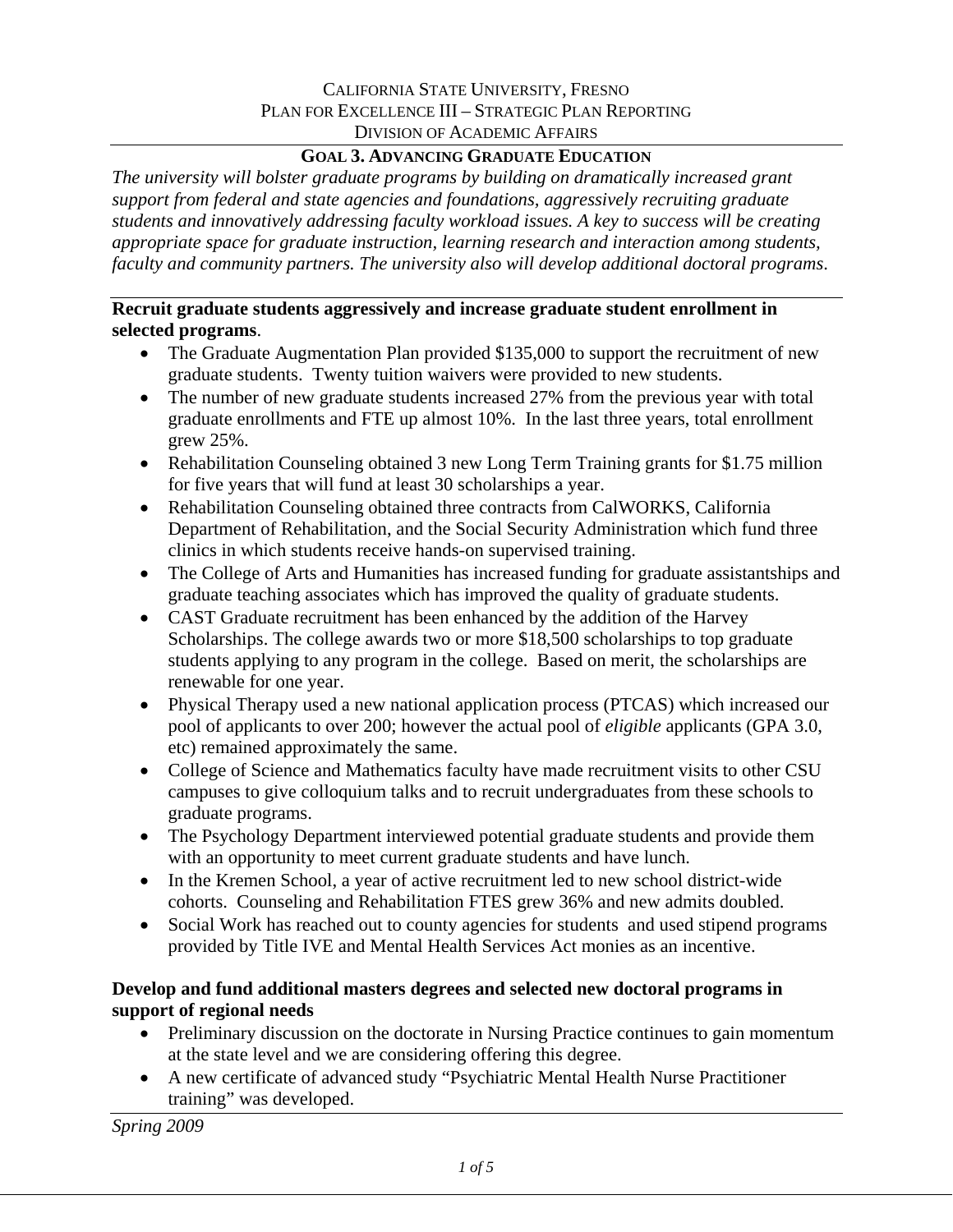# **GOAL 3. ADVANCING GRADUATE EDUCATION**

- Initial research to investigate the development and proposal for an MFA in Interior Design was undertaken.
- The Certificate of Advanced Study in Educational Technology was re-launched in conjunction with the M.A. in Education–Curriculum and Instruction program, with at least a dozen students currently planning to earn the certificate.
- Efforts are underway to secure a Doctorate of Nursing Practice (DNP) degree program. As authorization legislation moves through the State Legislature, the nursing department continues to develop plans for a doctoral curriculum, faculty and plan.
- Efforts to create a Criminology Joint Doctorate were suspended due to the budget crisis.
- Development of a Professional Master's Degree in Forensic Science-a joint effort of the College of Social Sciences and the College of Science and Mathematics-was completed.

# **Address faculty work-load issues and increase support for graduate teaching and advising**

- The Graduate Augmentation Plan included \$197,867 in support for the graduate faculty. Funded activities included assigned time for faculty, research, recruitment activities, curriculum development, publication of a student journal, and professional development.
- All deans have been encouraged to provide assigned time for each graduate adviser and, in almost all instances, this has been accomplished.
- Some Provost's Assigned Time and Start Up Award Programs for increased research, enhanced instruction, and research-oriented start up funding to further reduce faculty teaching loads and accelerate advanced study and research were provided in the fall 2008.

# **Increase support for transformational scholarly activities, engagement and research, including funding for graduate teaching associates and research assistantships**

- Enhancement Awards funded graduate assistants (\$57,668).
- Tuition Waivers more than doubled in Fall 2008-2009 over Fall 2005.
- Other awards, fellowships and scholarships distributed by the Division of Graduate Studies totaled \$130,882.
- The Office of Research and Sponsored Programs provided assistance in planning and proposal preparation for a new RISE program and a pledge of support for one RISE graduate student over a four-year period for a total financial commitment of nearly \$70,000. The office also planned and administered the CC Research Symposium which provided an opportunity for 69 Fresno State and other California graduate students to share the results of their research with peers, faculty and professionals
- The College of Science and Mathematics strongly advises all grant applicants to include funding for graduate student support. The College ran a competition for faculty sponsored student research awards (majority are for graduate students) - 69 awards were approved for a total of \$63,250. Unfortunately, before the money could be awarded, the current freeze took effect.
- A portion of the Lyles Gift to the College has been set aside as a component for strengthening graduate education with funds allocated for graduate student fellowships, research assistants and graduate coordinator release. In addition, the College is

*Spring 2009*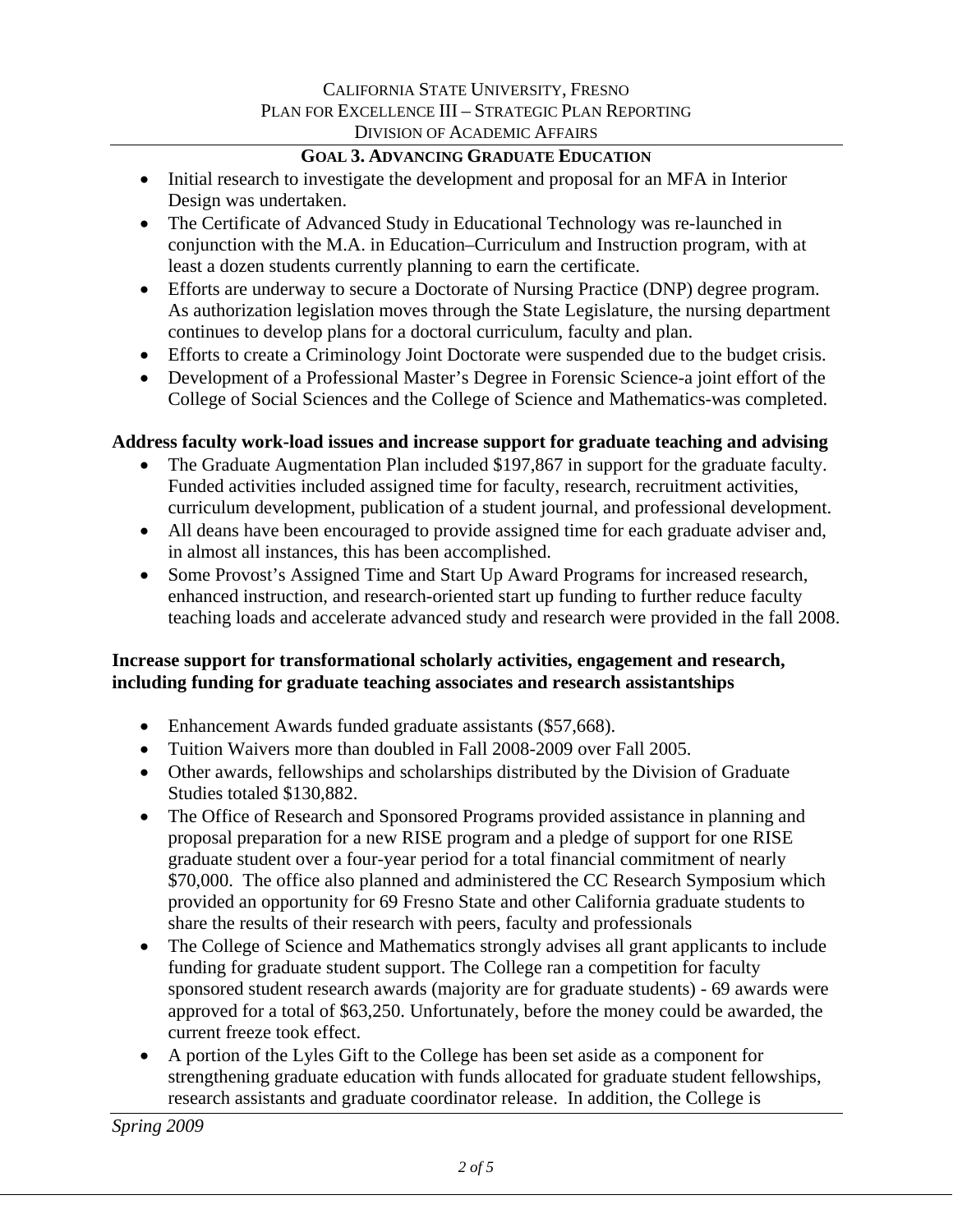### **GOAL 3. ADVANCING GRADUATE EDUCATION**

encouraging all programs with graduate programs to employ qualified students as teaching assistants for lab courses.

• A multi-year \$100,000 annual gift to the Department of Electrical and Computer Engineering is intended to support applied research projects which will help support graduate efforts.

### **Focus on linking research, scholarly activity, and student experiences to regional issues**

- From Spring 2006 to Fall 2008, there have been 80 theses produced by graduate students that involved research in areas of regional interest.
- Two kinesiology graduate students have been directly involved in projects associated with the Central California regional Obesity Prevention Program.
- Social Work students assisted the San Joaquin Valley Partnership in their work on the Methamphetamine Recovery Project; Policy Brief on Poverty Reduction; and an analysis of allocation formulas used by the State to support Central Valley initiatives.
- The MSTI grant has focused on increasing the numbers of math and science teachers.
- The School Counseling credential program cooperated in obtaining a seed grant from the City of Fresno and from the Steward Foundation to launch the College Place in the Manchester Center. 10 MBA students were placed in internships with the local community. Graduate students in the College of Science and Mathematics completed internships at Dow AgriSciences, Children's Hospital of Central California, Dried Fruit Association of California, Constellation Wineries in Madera, Phytogen in Corcoran, HMC Marketing in Kingsburg, Genetech San Francisco, Biopharm Inc., Philadelphia, USDA-ARS-Fresno, USDA-ARS-Pullman, the California Bureau of Forensic Services crime laboratory,
- A long-term, large-scale project was conducted (via a CSM MS student project) through the King's River Conservation District.
- Two CSM graduate students completed MS research at the USDA laboratory in Parlier. Others are working with Monterrey AgResources , CERN, the Stanford Linear Accelerator Center, the Sierra Remote Observatory, and on mine reclamation in the Sierra Nevada in partnership with the USDA. Psychology graduate students are participating in practicum placements in Fresno County and King's County School Districts, and the Central California Autism Center has entered into a relationship with the UCSF Medical School Fresno site to provide a placement for pediatric residents.
- Sports Administration has developed internships with local high schools, community colleges and minor league teams. Physical therapy students are working with low income housing units.
- In the Kremen School, students are working with school districts and non-profit organizations to evaluate and improve reading instruction, improve writing instruction, offer science teachers professional development, provide mathematics content and pedagogy instruction, develop cooperative skills among children, and provide counseling services.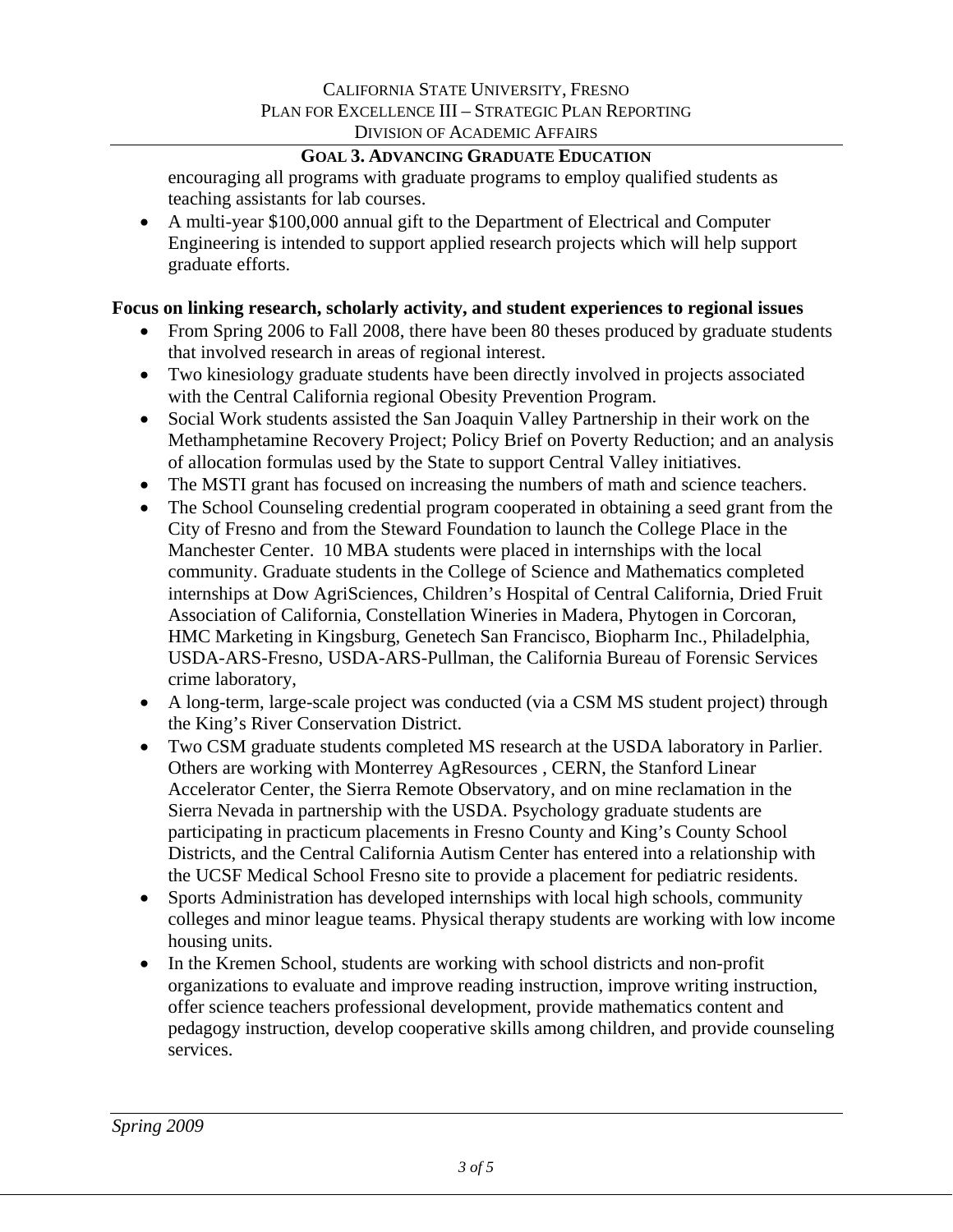#### **GOAL 3. ADVANCING GRADUATE EDUCATION**

**Initiate improvements that promote a graduate culture on campus to include creating appropriate space for graduate instruction, learning research, and personal interaction** 

- A Taskforce on Graduate Culture was appointed and will complete its work and make recommendations appropriate for this campus this spring.
- DGS supported faculty requests for research assistants in the fall 2008, through the Graduate Faculty Enhancement Awards.
- The Madden library identified a liaison for the Division of Graduate Studies, provided group and individual study spaces specifically for graduate students within the Library, designed and offered two library research clinics and software workshops for grad students, and hosted the annual Graduate Student Research Symposium
- McL 277A is available for graduate students in the departments of Public Health, Nursing and Physical Therapy.
- Classroom renovation in the University Business Center (UBC) will create an exclusive, executive-styled classroom for the EMBA program.
- The Research Infrastructure award for Minority Institutions (RIMI) from NIH funded the refurbishment of two research laboratories where graduate students will engage in cutting edge, biomedical research.
- A donation of research space by APPL laboratories will allow graduate students interested in molecular biology to conduct research in a state-of-the art facility.
- The Department of Mathematics made PB 428 available for graduate students
- Chemistry converted a 12 student capacity lecture room, rarely used, to a new biochemistry graduate lab.
- The Department of Earth and Environmental Sciences is creating new graduate space as part of the remodel of Science II, Room 118.
- The Kremen School has 16 cohorts being offered at off campus sites to attract more students and to free up on-campus space.

# **Promote collaboration between Academic and Student Affairs to ensure timely, efficient, and student-friendly graduate admissions and advancement to candidacy procedures; and develop additional graduate student services.**

- The DGS staff and Deans meet regularly with Graduate Domestic and International Admissions personnel to discuss implementation of policy and the streamlining of processes. A number of improvements to processes and business practices have occurred and greatly streamlined the admission process.
- An online Petition of Advancement to Candidacy form with preprinted information for each program has been developed.
- CIS is working to develop a "roadmap" type program for graduate students to further automate programs of study for graduate students.
- The Division of Graduate Studies held a total of twenty-three free workshops for graduate students on various topics and 20 for graduate faculty.
- The Graduate Division has been working closely with Career Services as they expand their services to graduate students.